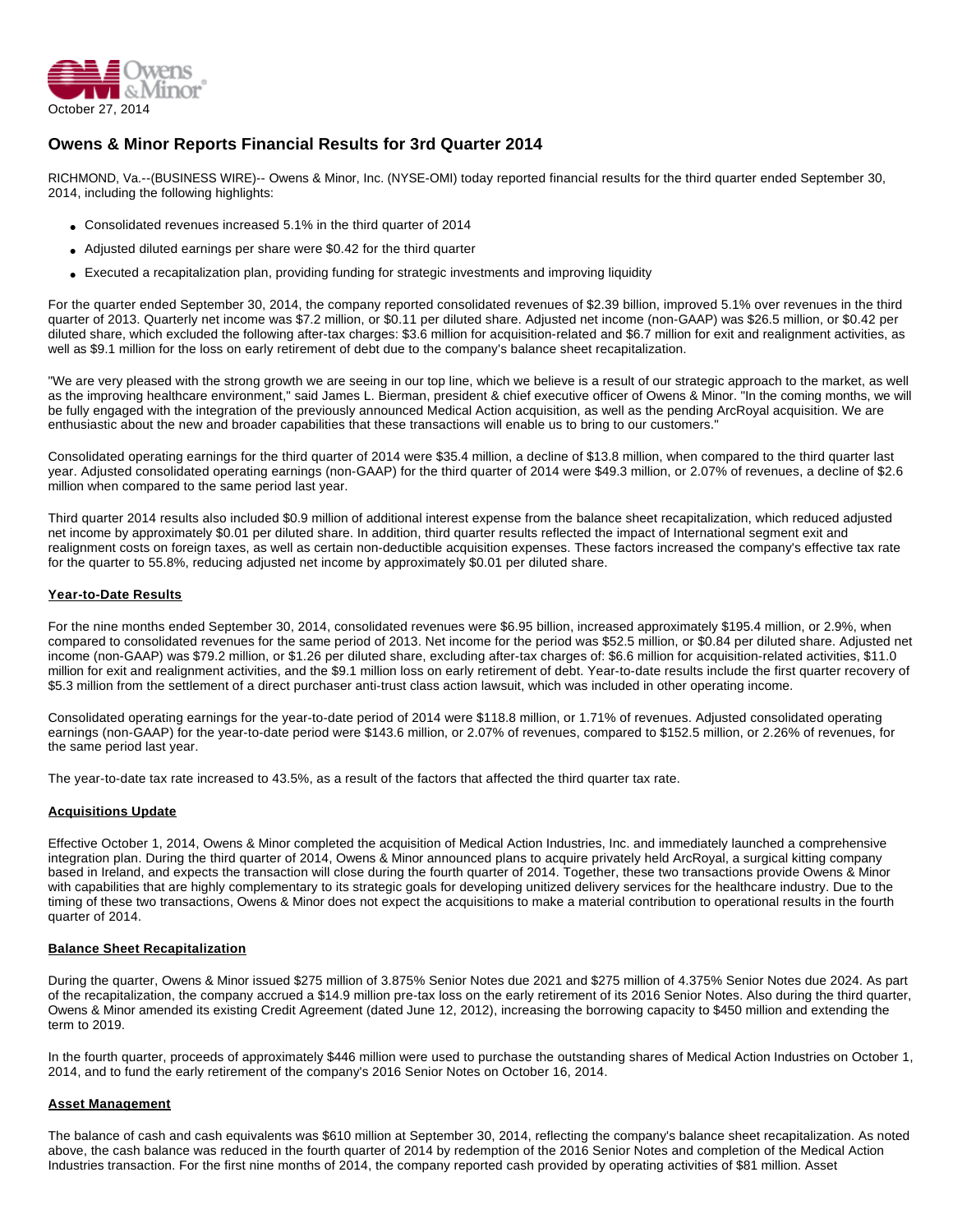management metrics for the quarter were positive with consolidated days sales outstanding (DSO) of 21.8 days as of September 30, 2014, and consolidated inventory turns of 10.0 for the third quarter of 2014.

#### **Segment Results**

Domestic segment revenues for the third quarter of 2014 were \$2.26 billion, an increase of \$86.4 million, or 4.0%, when compared to the prior year's third quarter revenues of \$2.18 billion. For the year-to-date period, Domestic segment revenues were \$6.60 billion, improved \$124.5 million, or 1.9% when compared to revenues of \$6.47 billion for the same period last year. In both the quarterly and year-to-date periods, revenue gains resulted primarily from growth among larger healthcare provider customer accounts.

For the third quarter of 2014, Domestic segment operating earnings were \$50.8 million, or 2.25% of segment revenues, essentially unchanged when compared to the same period of 2013. The quarterly results were negatively affected by increases in legal expenses. For the year-to-date period, Domestic segment operating earnings declined \$3.5 million to \$151.8 million, or 2.30% of segment revenues, when compared to the prior year period. For the year-to-date period, the decline resulted from lower benefits from manufacturer product price changes and increased legal expenses, as well as lower margin on new and renewed customer contracts. These negative factors were offset by cost benefits realized from ongoing strategic initiatives focused on achieving gains in productivity and efficiency.

The International segment contributed revenues of \$124.0 million, improved 30.7%, for the third quarter of 2014 and had an operating loss of \$1.5 million, when compared to the same period last year. However, on a sequential basis, quarterly operating losses for the International segment and the U.K. division were reduced by more than 50%, as a result of significant remediation efforts. For the year-to-date period, the International segment reported \$349.8 million in revenues, improved 25.4%, along with year-to-date operating losses of \$8.3 million. For the year-to-date period, the company attributed the International segment operating losses to operations in the United Kingdom, including a combination of increased costs associated with integrating a significant new customer and reduced customer activity.

#### **Highlights & Upcoming Events**

- The Owens & Minor board of directors declared a fourth quarter 2014 dividend of \$0.25 per diluted share. The dividend is payable on December 31, 2014, to shareholders of record on December 15, 2014.
- Owens & Minor is scheduled to participate in the 2014 Credit Suisse Healthcare Conference on November 12, 2014 in Phoenix. The presentation, which will be webcast, is scheduled for 11:00 a.m. Mountain Time.
- Owens & Minor has scheduled its Annual Investor Day for Friday, December 5, 2014, in New York. Owens & Minor executives will provide an operational and strategic overview, as well as the company's financial outlook for 2015. The event will take place at The New York Palace Hotel, beginning at 8:00 a.m. EST and concluding at approximately 10:30 a.m. EST. A live, listen-only webcast of the briefing will be available on the company website at [www.owens-minor.com](http://cts.businesswire.com/ct/CT?id=smartlink&url=http%3A%2F%2Fwww.owens-minor.com&esheet=50970422&newsitemid=20141027006516&lan=en-US&anchor=www.owens-minor.com&index=1&md5=9b18caaa1025d88393770ebedbe162dc) under the Investor Relations Section. Registration is available via: [http://investors.owens](http://cts.businesswire.com/ct/CT?id=smartlink&url=http%3A%2F%2Finvestors.owens-minor.com%2Fregistration.cfm&esheet=50970422&newsitemid=20141027006516&lan=en-US&anchor=http%3A%2F%2Finvestors.owens-minor.com%2Fregistration.cfm&index=2&md5=612252d1a50d327f53b56f397811bf12)[minor.com/registration.cfm](http://cts.businesswire.com/ct/CT?id=smartlink&url=http%3A%2F%2Finvestors.owens-minor.com%2Fregistration.cfm&esheet=50970422&newsitemid=20141027006516&lan=en-US&anchor=http%3A%2F%2Finvestors.owens-minor.com%2Fregistration.cfm&index=2&md5=612252d1a50d327f53b56f397811bf12)

#### **Investors Conference Call & Supplemental Material**

Owens & Minor's management team will conduct a conference call to discuss the third quarter financial results on Tuesday, October 28, at 8:30 a.m. EST. The access code for this event is #20117288. The dial-in number for the live conference call is 866-393-1604; the international dial-in number is 224-357-2191; a replay of the call will be available for one week by calling 855-859-2056. A webcast of the event, along with supplemental financial information, will be available on [www.owens-minor.com](http://cts.businesswire.com/ct/CT?id=smartlink&url=http%3A%2F%2Fwww.owens-minor.com&esheet=50970422&newsitemid=20141027006516&lan=en-US&anchor=www.owens-minor.com&index=3&md5=01e80fc8d77f5b34916206f41ab7a7e9) under the Investor Relations section.

Owens & Minor uses its website, [www.owens-minor.com,](http://cts.businesswire.com/ct/CT?id=smartlink&url=http%3A%2F%2Fwww.owens-minor.com&esheet=50970422&newsitemid=20141027006516&lan=en-US&anchor=www.owens-minor.com&index=4&md5=bf80823ed81b0fa0b1a652b9742bdf12) as a channel of distribution for material company information, including news releases, investor presentations and financial information. This information is routinely posted and accessible under the Investor Relations section.

Included with the press release financial tables are reconciliations of the differences between the non-GAAP financial measures presented in this news release, which exclude acquisition-related, exit and realignment charges, and the loss on early retirement of debt, and their most directly comparable GAAP financial measures.

#### **Safe Harbor Statement**

Except for historical information, the matters discussed in this press release may constitute forward-looking statements that involve risks and uncertainties that could cause actual results to differ materially from those projected. These risk factors are discussed in reports filed by the company with the Securities & Exchange Commission. All of this information is available at [www.owens-minor.com](http://cts.businesswire.com/ct/CT?id=smartlink&url=http%3A%2F%2Fwww.owens-minor.com&esheet=50970422&newsitemid=20141027006516&lan=en-US&anchor=www.owens-minor.com&index=5&md5=a8ee107922088e3ce57e89cfe7fd1a1a). The company assumes no obligation, and expressly disclaims any such obligation, to update or alter information, whether as a result of new information, future events, or otherwise.

**Owens & Minor, Inc.** (NYSE: OMI) is a leading healthcare logistics company dedicated to Connecting the World of Medical Products to the Point of

 $\textit{Care}^{\textit{TM}}$  by providing vital supply chain services to healthcare providers and manufacturers of healthcare products. Owens & Minor provides logistics services across the spectrum of medical products from disposable medical supplies to devices and implants. With logistics platforms strategically located in the United States and Europe, Owens & Minor serves markets where three quarters of global healthcare spending occurs. Owens & Minor's customers span the healthcare market from independent hospitals to large integrated healthcare networks, as well as group purchasing organizations, healthcare products manufacturers, and the federal government. A FORTUNE 500 company, Owens & Minor is headquartered in Richmond, Virginia, and has annualized revenues exceeding \$9 billion. For more information about Owens & Minor, visit the company website at [owens-minor.com.](http://cts.businesswire.com/ct/CT?id=smartlink&url=http%3A%2F%2Fwww.owens-minor.com&esheet=50970422&newsitemid=20141027006516&lan=en-US&anchor=owens-minor.com&index=6&md5=adc203322fd5f69598a9d32ab3540350)

#### **Owens & Minor, Inc.**

#### **Consolidated Statements of Income (unaudited)** (in thousands, except per share data)

| Three Months Ended September 30, |      |
|----------------------------------|------|
| 2014                             | 2013 |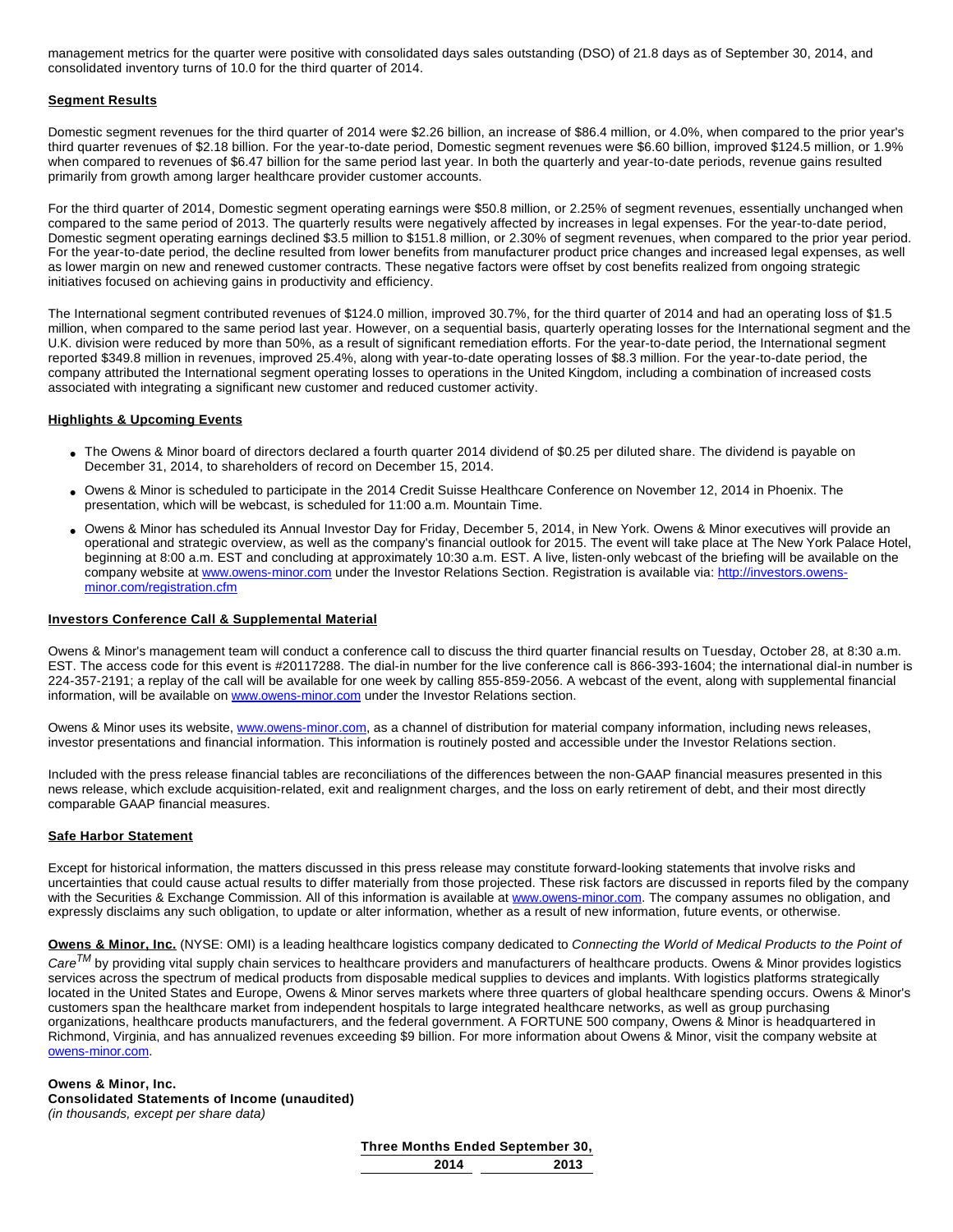| Net revenue                                          | \$<br>2,386,126                 | \$<br>2,270,547 |
|------------------------------------------------------|---------------------------------|-----------------|
| Cost of goods sold                                   | 2,093,643                       | 1,997,218       |
| Gross margin                                         | 292,483                         | 273,329         |
| Selling, general and administrative expenses         | 231,377                         | 211,344         |
| Acquisition-related and exit and realignment charges | 13,957                          | 2,747           |
| Depreciation and amortization                        | 13,841                          | 12,441          |
| Other operating income, net                          | (2,069)                         | (2, 418)        |
| Operating earnings                                   | 35,377                          | 49,215          |
| Interest expense, net                                | 4,304                           | 3,389           |
| Loss on early retirement of debt                     | 14,890                          |                 |
| Income before income taxes                           | 16,183                          | 45,826          |
| Income tax provision                                 | 9,028                           | 17,856          |
| <b>Net income</b>                                    | \$<br>7,155                     | \$<br>27,970    |
|                                                      |                                 |                 |
| Net income per common share:                         |                                 |                 |
| <b>Basic</b>                                         | \$<br>0.11                      | \$<br>0.44      |
| <b>Diluted</b>                                       | \$<br>0.11                      | \$<br>0.44      |
|                                                      | Nine Months Ended September 30, |                 |
|                                                      | 2014                            | 2013            |
| Net revenue                                          | \$<br>6,948,365                 | \$<br>6,753,008 |
| Cost of goods sold                                   | 6,092,413                       | 5,927,196       |
| Gross margin                                         | 855,952                         | 825,812         |
| Selling, general and administrative expenses         | 682,825                         | 641,613         |
| Acquisition-related and exit and realignment charges | 24,813                          | 5,395           |
| Depreciation and amortization                        | 41,597                          | 37,347          |
| Other operating income, net                          | (12,046)                        | (5,693)         |
| Operating earnings                                   | 118,763                         | 147,150         |
| Interest expense, net                                | 10,893                          | 9,835           |
| Loss on early retirement of debt                     | 14,890                          |                 |
| Income before income taxes                           | 92,980                          | 137,315         |
| Income tax provision                                 | 40,464                          | 54,374          |
| Net income                                           | \$<br>52,516                    | \$<br>82,941    |
|                                                      |                                 |                 |
|                                                      |                                 |                 |
| Net income per common share:<br><b>Basic</b>         | \$<br>0.84                      | \$<br>1.31      |

# **Basic being the contract of the Second Street Second Second Second Second Second Second Second Second Second Second Second Second Second Second Second Second Second Second Second Second Second Second Second Second Secon**

#### **Owens & Minor, Inc.**

**Condensed Consolidated Balance Sheets (unaudited)**

(in thousands)

|                                           | September 30, 2014 December 31, 2013 |                 |
|-------------------------------------------|--------------------------------------|-----------------|
| Assets                                    |                                      |                 |
| <b>Current assets</b>                     |                                      |                 |
| Cash and cash equivalents                 | \$<br>610,147                        | \$<br>101,905   |
| Accounts and notes receivable, net        | 590,140                              | 572.854         |
| Merchandise inventories                   | 834.476                              | 771,663         |
| Other current assets                      | 295,441                              | 279,510         |
| <b>Total current assets</b>               | 2,330,204                            | 1,725,932       |
| Property and equipment, net               | 203,955                              | 191,961         |
| Goodwill                                  | 274,533                              | 275,439         |
| Intangible assets, net                    | 36,457                               | 40,406          |
| Other assets, net                         | 98,749                               | 90,304          |
| <b>Total assets</b>                       | \$<br>2,943,898                      | \$<br>2,324,042 |
| <b>Liabilities and equity</b>             |                                      |                 |
| <b>Current liabilities</b>                |                                      |                 |
| Current portion of long-term debt         | \$<br>202,401                        | \$<br>2,428     |
| Accounts payable                          | 692,616                              | 643,872         |
| Accrued payroll and related liabilities   | 28,709                               | 23,296          |
| Deferred income taxes                     | 39,406                               | 41,613          |
| Other accrued liabilities                 | 315,581                              | 277,970         |
| <b>Total current liabilities</b>          | 1,278,713                            | 989.179         |
| Long-term debt, excluding current portion | 563.882                              | 213,815         |
| Deferred income taxes                     | 41,725                               | 43,727          |
| <b>Other liabilities</b>                  | 52,054                               | 52,278          |
| <b>Total liabilities</b>                  | 1.936.374                            | 1.298.999       |

**0.84**  $$$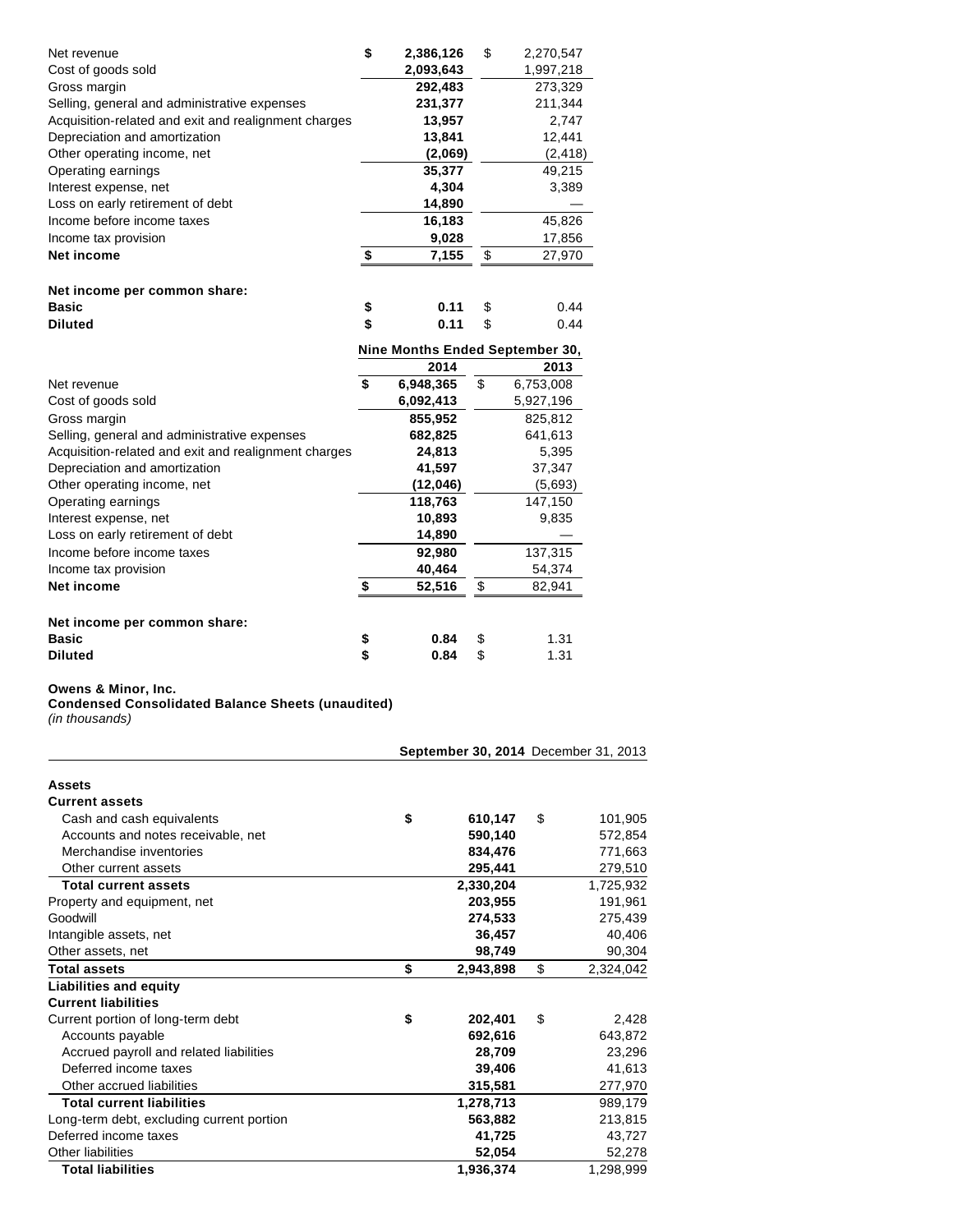| <b>Total equity</b>                 | 1,007,524 | 0.025,043 |
|-------------------------------------|-----------|-----------|
| <b>Total liabilities and equity</b> | 2,943,898 | 2,324,042 |

**Owens & Minor, Inc.**

## **Consolidated Statements of Cash Flows (unaudited)**

(in thousands)

| 2014<br><b>Operating activities:</b><br>\$<br>Net income<br>\$<br>52,516<br>Adjustments to reconcile net income to cash provided by operating activities:<br>Depreciation and amortization<br>41,597<br>Loss on early retirement of debt<br>14,890<br>Share-based compensation expense<br>6,136<br>Provision for losses on accounts and notes receivable<br>(356)<br>(7, 387)<br>Deferred income tax (benefit) expense<br>Changes in operating assets and liabilities:<br>Accounts and notes receivable<br>(21, 456)<br>Merchandise inventories<br>(63, 883)<br>Accounts payable<br>54,634<br>Net change in other assets and liabilities<br>3,131<br>1,322<br>Other, net<br>Cash provided by operating activities<br>81,144<br><b>Investing activities:</b><br>Additions to property and equipment<br>(36, 169)<br>Additions to computer software and intangible assets<br>(17, 988)<br>Proceeds from sale of investment<br>1,937<br>151<br>Proceeds from sale of property and equipment<br>Cash used for investing activities<br>(52,069)<br><b>Financing activities:</b><br>Long-term debt borrowings<br>547,693<br>Cash dividends paid<br>(47, 335)<br>Repurchases of common stock<br>(9,934)<br>Excess tax benefits related to share-based compensation<br>514<br>Proceeds from exercise of stock options<br>1,180<br>Purchase of noncontrolling interest<br>(1,500)<br>Debt issuance costs<br>(4, 178)<br>Other, net<br>(5,671)<br>Cash provided by (used for) financing activities<br>480,769<br>Effect of exchange rate changes on cash and cash equivalents<br>(1,602)<br>Net increase in cash and cash equivalents<br>508,242 | Nine Months Ended September 30, |
|----------------------------------------------------------------------------------------------------------------------------------------------------------------------------------------------------------------------------------------------------------------------------------------------------------------------------------------------------------------------------------------------------------------------------------------------------------------------------------------------------------------------------------------------------------------------------------------------------------------------------------------------------------------------------------------------------------------------------------------------------------------------------------------------------------------------------------------------------------------------------------------------------------------------------------------------------------------------------------------------------------------------------------------------------------------------------------------------------------------------------------------------------------------------------------------------------------------------------------------------------------------------------------------------------------------------------------------------------------------------------------------------------------------------------------------------------------------------------------------------------------------------------------------------------------------------------------------------------------------------------------------|---------------------------------|
|                                                                                                                                                                                                                                                                                                                                                                                                                                                                                                                                                                                                                                                                                                                                                                                                                                                                                                                                                                                                                                                                                                                                                                                                                                                                                                                                                                                                                                                                                                                                                                                                                                        | 2013                            |
|                                                                                                                                                                                                                                                                                                                                                                                                                                                                                                                                                                                                                                                                                                                                                                                                                                                                                                                                                                                                                                                                                                                                                                                                                                                                                                                                                                                                                                                                                                                                                                                                                                        |                                 |
|                                                                                                                                                                                                                                                                                                                                                                                                                                                                                                                                                                                                                                                                                                                                                                                                                                                                                                                                                                                                                                                                                                                                                                                                                                                                                                                                                                                                                                                                                                                                                                                                                                        | 82,941                          |
|                                                                                                                                                                                                                                                                                                                                                                                                                                                                                                                                                                                                                                                                                                                                                                                                                                                                                                                                                                                                                                                                                                                                                                                                                                                                                                                                                                                                                                                                                                                                                                                                                                        |                                 |
|                                                                                                                                                                                                                                                                                                                                                                                                                                                                                                                                                                                                                                                                                                                                                                                                                                                                                                                                                                                                                                                                                                                                                                                                                                                                                                                                                                                                                                                                                                                                                                                                                                        | 37,347                          |
|                                                                                                                                                                                                                                                                                                                                                                                                                                                                                                                                                                                                                                                                                                                                                                                                                                                                                                                                                                                                                                                                                                                                                                                                                                                                                                                                                                                                                                                                                                                                                                                                                                        |                                 |
|                                                                                                                                                                                                                                                                                                                                                                                                                                                                                                                                                                                                                                                                                                                                                                                                                                                                                                                                                                                                                                                                                                                                                                                                                                                                                                                                                                                                                                                                                                                                                                                                                                        | 5,162                           |
|                                                                                                                                                                                                                                                                                                                                                                                                                                                                                                                                                                                                                                                                                                                                                                                                                                                                                                                                                                                                                                                                                                                                                                                                                                                                                                                                                                                                                                                                                                                                                                                                                                        | 179                             |
|                                                                                                                                                                                                                                                                                                                                                                                                                                                                                                                                                                                                                                                                                                                                                                                                                                                                                                                                                                                                                                                                                                                                                                                                                                                                                                                                                                                                                                                                                                                                                                                                                                        | 8,424                           |
|                                                                                                                                                                                                                                                                                                                                                                                                                                                                                                                                                                                                                                                                                                                                                                                                                                                                                                                                                                                                                                                                                                                                                                                                                                                                                                                                                                                                                                                                                                                                                                                                                                        |                                 |
|                                                                                                                                                                                                                                                                                                                                                                                                                                                                                                                                                                                                                                                                                                                                                                                                                                                                                                                                                                                                                                                                                                                                                                                                                                                                                                                                                                                                                                                                                                                                                                                                                                        | (20, 703)                       |
|                                                                                                                                                                                                                                                                                                                                                                                                                                                                                                                                                                                                                                                                                                                                                                                                                                                                                                                                                                                                                                                                                                                                                                                                                                                                                                                                                                                                                                                                                                                                                                                                                                        | (23,690)                        |
|                                                                                                                                                                                                                                                                                                                                                                                                                                                                                                                                                                                                                                                                                                                                                                                                                                                                                                                                                                                                                                                                                                                                                                                                                                                                                                                                                                                                                                                                                                                                                                                                                                        | 93,950                          |
|                                                                                                                                                                                                                                                                                                                                                                                                                                                                                                                                                                                                                                                                                                                                                                                                                                                                                                                                                                                                                                                                                                                                                                                                                                                                                                                                                                                                                                                                                                                                                                                                                                        | (21, 285)                       |
|                                                                                                                                                                                                                                                                                                                                                                                                                                                                                                                                                                                                                                                                                                                                                                                                                                                                                                                                                                                                                                                                                                                                                                                                                                                                                                                                                                                                                                                                                                                                                                                                                                        | (1, 159)                        |
|                                                                                                                                                                                                                                                                                                                                                                                                                                                                                                                                                                                                                                                                                                                                                                                                                                                                                                                                                                                                                                                                                                                                                                                                                                                                                                                                                                                                                                                                                                                                                                                                                                        | 161,166                         |
|                                                                                                                                                                                                                                                                                                                                                                                                                                                                                                                                                                                                                                                                                                                                                                                                                                                                                                                                                                                                                                                                                                                                                                                                                                                                                                                                                                                                                                                                                                                                                                                                                                        |                                 |
|                                                                                                                                                                                                                                                                                                                                                                                                                                                                                                                                                                                                                                                                                                                                                                                                                                                                                                                                                                                                                                                                                                                                                                                                                                                                                                                                                                                                                                                                                                                                                                                                                                        |                                 |
|                                                                                                                                                                                                                                                                                                                                                                                                                                                                                                                                                                                                                                                                                                                                                                                                                                                                                                                                                                                                                                                                                                                                                                                                                                                                                                                                                                                                                                                                                                                                                                                                                                        | (25, 144)                       |
|                                                                                                                                                                                                                                                                                                                                                                                                                                                                                                                                                                                                                                                                                                                                                                                                                                                                                                                                                                                                                                                                                                                                                                                                                                                                                                                                                                                                                                                                                                                                                                                                                                        | (20, 361)                       |
|                                                                                                                                                                                                                                                                                                                                                                                                                                                                                                                                                                                                                                                                                                                                                                                                                                                                                                                                                                                                                                                                                                                                                                                                                                                                                                                                                                                                                                                                                                                                                                                                                                        |                                 |
|                                                                                                                                                                                                                                                                                                                                                                                                                                                                                                                                                                                                                                                                                                                                                                                                                                                                                                                                                                                                                                                                                                                                                                                                                                                                                                                                                                                                                                                                                                                                                                                                                                        | 2,020                           |
|                                                                                                                                                                                                                                                                                                                                                                                                                                                                                                                                                                                                                                                                                                                                                                                                                                                                                                                                                                                                                                                                                                                                                                                                                                                                                                                                                                                                                                                                                                                                                                                                                                        | (43, 485)                       |
|                                                                                                                                                                                                                                                                                                                                                                                                                                                                                                                                                                                                                                                                                                                                                                                                                                                                                                                                                                                                                                                                                                                                                                                                                                                                                                                                                                                                                                                                                                                                                                                                                                        |                                 |
|                                                                                                                                                                                                                                                                                                                                                                                                                                                                                                                                                                                                                                                                                                                                                                                                                                                                                                                                                                                                                                                                                                                                                                                                                                                                                                                                                                                                                                                                                                                                                                                                                                        |                                 |
|                                                                                                                                                                                                                                                                                                                                                                                                                                                                                                                                                                                                                                                                                                                                                                                                                                                                                                                                                                                                                                                                                                                                                                                                                                                                                                                                                                                                                                                                                                                                                                                                                                        | (45, 587)                       |
|                                                                                                                                                                                                                                                                                                                                                                                                                                                                                                                                                                                                                                                                                                                                                                                                                                                                                                                                                                                                                                                                                                                                                                                                                                                                                                                                                                                                                                                                                                                                                                                                                                        | (15, 701)                       |
|                                                                                                                                                                                                                                                                                                                                                                                                                                                                                                                                                                                                                                                                                                                                                                                                                                                                                                                                                                                                                                                                                                                                                                                                                                                                                                                                                                                                                                                                                                                                                                                                                                        | 733                             |
|                                                                                                                                                                                                                                                                                                                                                                                                                                                                                                                                                                                                                                                                                                                                                                                                                                                                                                                                                                                                                                                                                                                                                                                                                                                                                                                                                                                                                                                                                                                                                                                                                                        | 4,821                           |
|                                                                                                                                                                                                                                                                                                                                                                                                                                                                                                                                                                                                                                                                                                                                                                                                                                                                                                                                                                                                                                                                                                                                                                                                                                                                                                                                                                                                                                                                                                                                                                                                                                        |                                 |
|                                                                                                                                                                                                                                                                                                                                                                                                                                                                                                                                                                                                                                                                                                                                                                                                                                                                                                                                                                                                                                                                                                                                                                                                                                                                                                                                                                                                                                                                                                                                                                                                                                        |                                 |
|                                                                                                                                                                                                                                                                                                                                                                                                                                                                                                                                                                                                                                                                                                                                                                                                                                                                                                                                                                                                                                                                                                                                                                                                                                                                                                                                                                                                                                                                                                                                                                                                                                        |                                 |
|                                                                                                                                                                                                                                                                                                                                                                                                                                                                                                                                                                                                                                                                                                                                                                                                                                                                                                                                                                                                                                                                                                                                                                                                                                                                                                                                                                                                                                                                                                                                                                                                                                        | (6, 769)                        |
|                                                                                                                                                                                                                                                                                                                                                                                                                                                                                                                                                                                                                                                                                                                                                                                                                                                                                                                                                                                                                                                                                                                                                                                                                                                                                                                                                                                                                                                                                                                                                                                                                                        | (62, 503)                       |
|                                                                                                                                                                                                                                                                                                                                                                                                                                                                                                                                                                                                                                                                                                                                                                                                                                                                                                                                                                                                                                                                                                                                                                                                                                                                                                                                                                                                                                                                                                                                                                                                                                        | 723                             |
|                                                                                                                                                                                                                                                                                                                                                                                                                                                                                                                                                                                                                                                                                                                                                                                                                                                                                                                                                                                                                                                                                                                                                                                                                                                                                                                                                                                                                                                                                                                                                                                                                                        | 55,901                          |
| Cash and cash equivalents at beginning of period<br>101,905                                                                                                                                                                                                                                                                                                                                                                                                                                                                                                                                                                                                                                                                                                                                                                                                                                                                                                                                                                                                                                                                                                                                                                                                                                                                                                                                                                                                                                                                                                                                                                            | 97,888                          |
| Cash and cash equivalents at end of period<br>\$<br>\$<br>610,147                                                                                                                                                                                                                                                                                                                                                                                                                                                                                                                                                                                                                                                                                                                                                                                                                                                                                                                                                                                                                                                                                                                                                                                                                                                                                                                                                                                                                                                                                                                                                                      | 153,789                         |

**Owens & Minor, Inc. Financial Statistics and GAAP/Non-GAAP Reconciliations (unaudited)**

|                                                      | <b>Quarter Ended</b> |             |     |             |        |             |                  |             |       |             |  |       |
|------------------------------------------------------|----------------------|-------------|-----|-------------|--------|-------------|------------------|-------------|-------|-------------|--|-------|
| (in thousands, except ratios and per share data)     |                      | 9/30/2014   |     | 6/30/2014   |        | 3/31/2014   |                  | 12/31/2013  |       | 9/30/2013   |  |       |
| <b>Consolidated operating results:</b>               |                      |             |     |             |        |             |                  |             |       |             |  |       |
| Domestic                                             |                      | \$2,262,081 |     | \$2,187,535 |        | \$2,148,915 |                  | \$2,213,949 |       | \$2,175,663 |  |       |
| International                                        |                      | 124,045     |     | 118,323     |        | 107.465     |                  | 104,575     |       | 94,884      |  |       |
| Net revenue                                          |                      | \$2,386,126 |     | \$2,305,858 |        | \$2,256,380 |                  | \$2.318.524 |       | \$2,270,547 |  |       |
| Gross margin                                         | S.                   | 292.483     | \$. | 282,272     | \$     | 281,195     | \$.              | 291.263     | \$.   | 273,329     |  |       |
| Gross margin as a percent of revenue                 |                      | 12.26%      |     |             | 12.24% |             | 12.46%<br>12.56% |             |       | 12.04%      |  |       |
| SG&A expenses                                        | \$                   | 231.377     | \$. | 225,838     | \$     | 225,610     | \$.              | 222.043     | \$.   | 211.344     |  |       |
| SG&A expenses as a percent of revenue                |                      | 9.70%       |     |             |        |             | 9.79%<br>10.00%  |             | 9.58% |             |  | 9.31% |
| Operating earnings, as reported (GAAP)               | S                    | 35,377      | \$  | 37.101      | \$     | 46.284      | S                | 50.934      | \$.   | 49,215      |  |       |
| Acquisition-related and exit and realignment charges |                      | 13,957      |     | 7,593       |        | 3,262       |                  | 7,049       |       | 2,747       |  |       |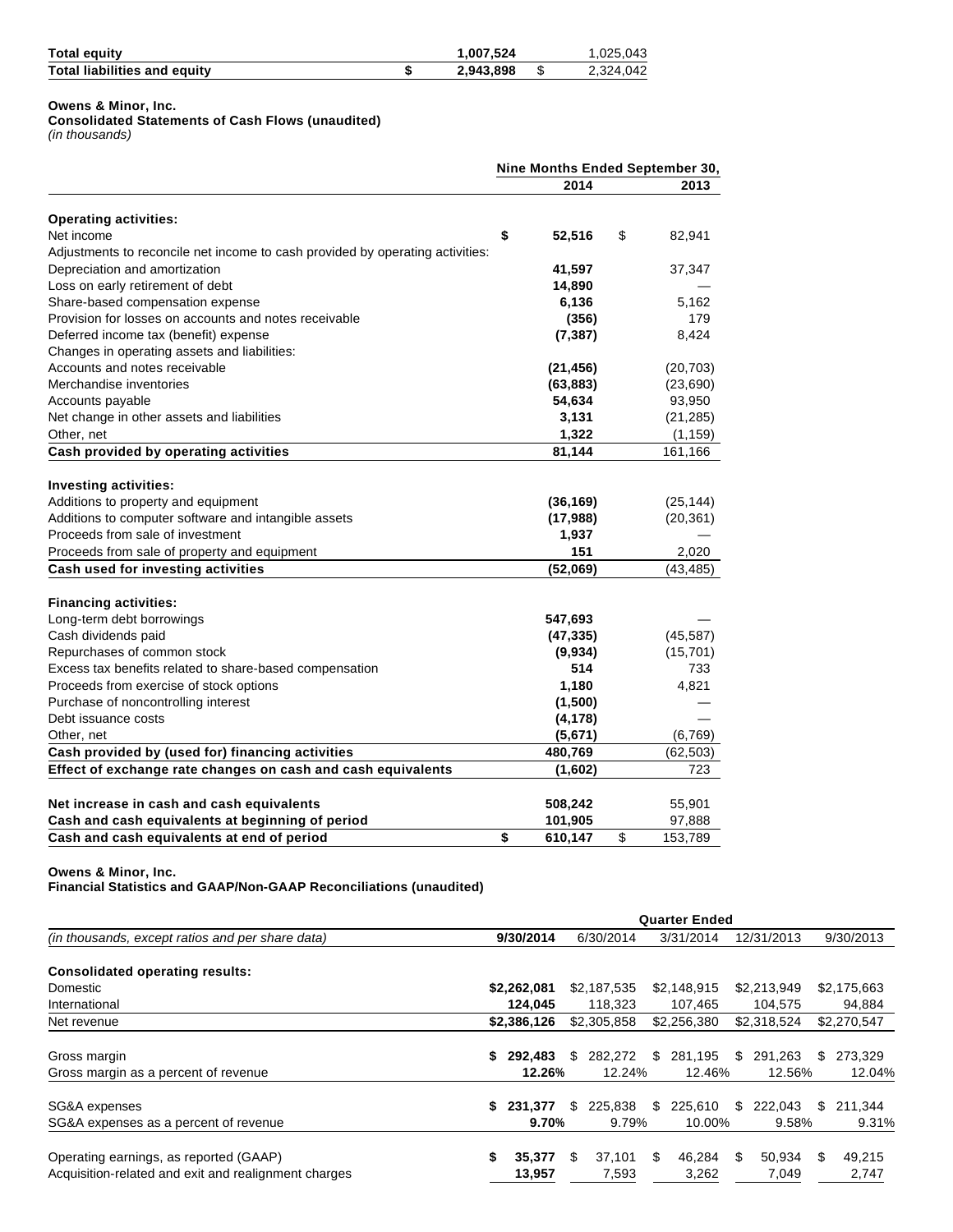| Operating earnings, adjusted (Non-GAAP)                         | \$ | 49,334  | \$  | 44.694  | \$. | 49,546  | \$. | 57,983  | S   | 51,962  |
|-----------------------------------------------------------------|----|---------|-----|---------|-----|---------|-----|---------|-----|---------|
| Operating earnings as a percent of revenue, adjusted (Non-GAAP) |    | 2.07%   |     | 1.94%   |     | 2.20%   |     | 2.50%   |     | 2.29%   |
| Net income, as reported (GAAP)                                  | \$ | 7,155   | \$  | 19,876  | S   | 25,485  | \$. | 27,942  | \$. | 27,970  |
| Acquisition-related and exit and realignment charges, after-tax |    | 10,297  |     | 5,095   |     | 2,222   |     | 5,024   |     | 1,899   |
| Loss on early retirement of debt, after tax                     |    | 9,092   |     |         |     |         |     |         |     |         |
| Net income, adjusted (Non-GAAP)                                 | S  | 26,544  | \$. | 24,971  | \$  | 27,707  | \$  | 32,966  | \$. | 29,869  |
| Net income per diluted common share, as reported (GAAP)         | S  | 0.11    | S   | 0.32    | \$. | 0.41    | S   | 0.44    | -\$ | 0.44    |
| Acquisition-related and exit and realignment charges            |    | 0.17    |     | 0.08    |     | 0.03    |     | 0.08    |     | 0.03    |
| Loss on early retirement of debt                                |    | 0.14    |     |         |     |         |     |         |     |         |
| Net income per diluted common share, adjusted (Non-GAAP)        |    | 0.42    | \$  | 0.40    | \$  | 0.44    | \$. | 0.52    | \$  | 0.47    |
| Financing:                                                      |    |         |     |         |     |         |     |         |     |         |
| Cash and cash equivalents                                       |    | 610,147 | \$  | 92.027  | \$. | 182,373 | S.  | 101.905 | \$. | 153,789 |
| Total interest-bearing debt                                     | S. | 766,283 | \$. | 221,496 | \$. | 217,261 | SS. | 216,243 | SS. | 216,850 |
| <b>Stock information:</b>                                       |    |         |     |         |     |         |     |         |     |         |
| Cash dividends per common share                                 | S  | 0.25    | S   | 0.25    | \$  | 0.25    | S   | 0.24    | \$  | 0.24    |
| Stock price at quarter-end                                      |    | 32.74   | \$  | 33.98   | \$  | 35.03   | \$  | 36.56   | \$  | 34.59   |

#### **Use of Non-GAAP Measures**

This earnings release contains financial measures that are not calculated in accordance with U.S. generally accepted accounting principles ("GAAP"). In general, the measures exclude items and charges that (i) management does not believe reflect Owens & Minor, Inc.'s (the "Company") core business and relate more to strategic, multi-year corporate activities; or (ii) relate to activities or actions that may have occurred over multiple or in prior periods without predictable trends. Management uses these non-GAAP financial measures internally to evaluate the Company's performance, evaluate the balance sheet, engage in financial and operational planning and determine incentive compensation.

Management provides these non-GAAP financial measures to investors as supplemental metrics to assist readers in assessing the effects of items and events on its financial and operating results and in comparing the Company's performance to that of its competitors. However, the non-GAAP financial measures used by the Company may be calculated differently from, and therefore may not be comparable to, similarly titled measures used by other companies.

The non-GAAP financial measures disclosed by the Company should not be considered a substitute for, or superior to, financial measures calculated in accordance with GAAP, and the financial results calculated in accordance with GAAP and reconciliations to those financial statements set forth above should be carefully evaluated.

#### **Owens & Minor, Inc.**

**Summary Segment Information (unaudited)** (in thousands)

| $(III$ unuusanus) |  |
|-------------------|--|
|                   |  |

|                                                      | <b>Three Months Ended September 30,</b> |             |              |    |             |              |  |  |  |
|------------------------------------------------------|-----------------------------------------|-------------|--------------|----|-------------|--------------|--|--|--|
|                                                      |                                         |             | 2014         |    |             | 2013         |  |  |  |
|                                                      |                                         |             | $%$ of       |    |             | $%$ of       |  |  |  |
|                                                      |                                         |             | consolidated |    |             | consolidated |  |  |  |
|                                                      |                                         | Amount      | net revenue  |    | Amount      | net revenue  |  |  |  |
| Net revenue:                                         |                                         |             |              |    |             |              |  |  |  |
| Domestic                                             |                                         | \$2,262,081 | 94.80%       |    | \$2,175,663 | 95.82%       |  |  |  |
| International                                        |                                         | 124,045     | 5.20%        |    | 94,884      | 4.18%        |  |  |  |
| Consolidated net revenue                             |                                         | 2,386,126   | 100.00%      |    | \$2,270,547 | 100.00%      |  |  |  |
|                                                      |                                         |             | % of segment |    |             | % of segment |  |  |  |
| <b>Operating earnings (loss):</b>                    |                                         |             | net revenue  |    |             | net revenue  |  |  |  |
| Domestic                                             | \$                                      | 50,797      | 2.25%        | \$ | 51,213      | 2.35%        |  |  |  |
| International                                        |                                         | (1, 463)    | $(1.18)\%$   |    | 749         | 0.79%        |  |  |  |
| Acquisition-related and exit and realignment charges |                                         | (13, 957)   | N/A          |    | (2,747)     | N/A          |  |  |  |
| Consolidated operating earnings                      |                                         | 35,377      | 1.48%        | \$ | 49,215      | 2.17%        |  |  |  |
| Depreciation and amortization:                       |                                         |             |              |    |             |              |  |  |  |
| Domestic                                             | \$                                      | 8,986       |              | \$ | 8,805       |              |  |  |  |
| International                                        |                                         | 4,855       |              |    | 3,636       |              |  |  |  |
| Consolidated depreciation and amortization           | \$                                      | 13,841      |              | \$ | 12,441      |              |  |  |  |
| Capital expenditures: (1)                            |                                         |             |              |    |             |              |  |  |  |
| Domestic                                             | \$                                      | 11,077      |              | \$ | 10,032      |              |  |  |  |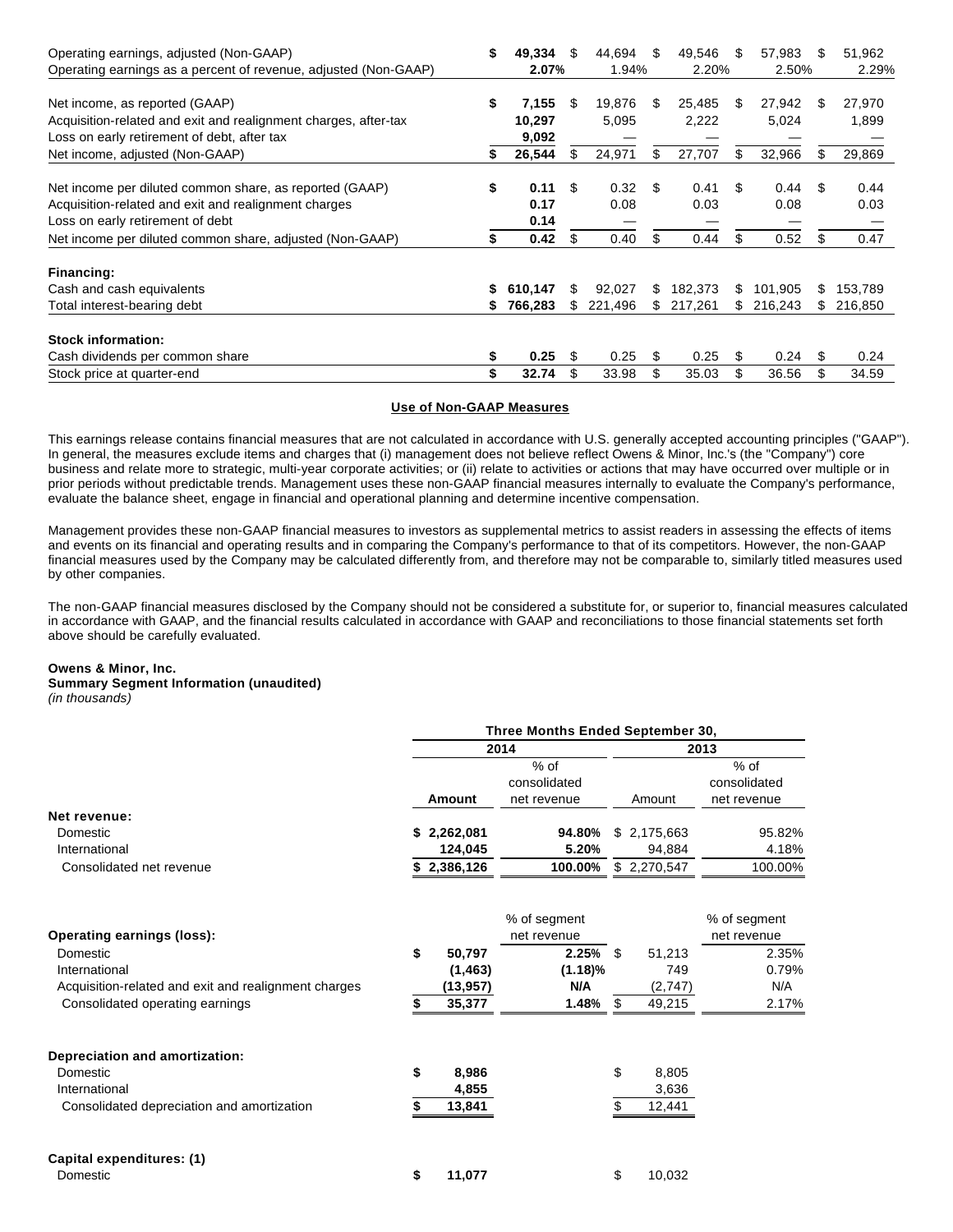| International                     | 4.257  |  | 4.426  |
|-----------------------------------|--------|--|--------|
| Consolidated capital expenditures | 15.334 |  | 14.458 |

(1) Represents additions to property and equipment and additions to computer software and separately acquired intangible assets.

#### **Owens & Minor, Inc.**

**Summary Segment Information (unaudited)**

(in thousands)

|                                                                                                           |          |                            | Nine Months Ended September 30, |                         |                            |              |
|-----------------------------------------------------------------------------------------------------------|----------|----------------------------|---------------------------------|-------------------------|----------------------------|--------------|
|                                                                                                           |          | 2014                       |                                 |                         | 2013                       |              |
|                                                                                                           |          |                            | % of                            |                         |                            | % of         |
|                                                                                                           |          |                            | consolidated                    |                         |                            | consolidated |
|                                                                                                           |          | Amount                     | net revenue                     |                         | Amount                     | net revenue  |
| Net revenue:                                                                                              |          |                            |                                 |                         |                            |              |
| Domestic                                                                                                  | \$       | 6,598,531                  | 94.97%                          | \$                      | 6,474,069                  | 95.87%       |
| International                                                                                             |          | 349,834                    | 5.03%                           |                         | 278,939                    | 4.13%        |
| Consolidated net revenue                                                                                  | \$       | 6,948,365                  | 100.00%                         | $\overline{\$}$         | 6,753,008                  | 100.00%      |
|                                                                                                           |          |                            | % of segment                    |                         |                            | % of segment |
| <b>Operating earnings (loss):</b>                                                                         |          |                            | net revenue                     |                         |                            | net revenue  |
| Domestic                                                                                                  | \$       | 151,849                    | 2.30%                           | \$                      | 155,364                    | 2.40%        |
| International                                                                                             |          | (8,273)                    | $(2.36)\%$                      |                         | (2,819)                    | (1.01)%      |
| Acquisition-related and exit and realignment charges                                                      |          | (24, 813)                  | N/A                             |                         | (5, 395)                   | N/A          |
| Consolidated operating earnings                                                                           | \$       | 118,763                    | 1.71%                           | $\sqrt[6]{\frac{1}{2}}$ | 147,150                    | 2.18%        |
| Depreciation and amortization:<br>Domestic<br>International<br>Consolidated depreciation and amortization | \$<br>\$ | 26,772<br>14,825<br>41,597 |                                 | \$<br>$\boldsymbol{\$}$ | 26,775<br>10,572<br>37,347 |              |
| Capital expenditures: (1)                                                                                 |          |                            |                                 |                         |                            |              |
| Domestic                                                                                                  | \$       | 40,110                     |                                 | \$                      | 34,506                     |              |
| International                                                                                             |          | 14,047                     |                                 |                         | 10,999                     |              |
| Consolidated capital expenditures                                                                         | \$       | 54,157                     |                                 | \$                      | 45,505                     |              |
|                                                                                                           |          | September 30, 2014         |                                 |                         | December 31, 2013          |              |
| <b>Total assets:</b>                                                                                      |          |                            |                                 |                         |                            |              |
| Domestic                                                                                                  | \$       | 1,834,169                  |                                 | \$                      | 1,747,572                  |              |
| International                                                                                             |          | 499,582                    |                                 |                         | 474,565                    |              |
| Segment assets                                                                                            |          | 2,333,751                  |                                 |                         | 2,222,137                  |              |
| Cash and cash equivalents                                                                                 |          | 610,147                    |                                 |                         | 101,905                    |              |
| Consolidated total assets                                                                                 | \$       | 2,943,898                  |                                 | \$                      | 2,324,042                  |              |

#### **Owens & Minor, Inc.**

**Net Income Per Common Share (unaudited)**

(in thousands, except per share data)

|                                                                                | Three Months Ended September 30, |        |   |        | September 30, | <b>Nine Months Ended</b> |  |
|--------------------------------------------------------------------------------|----------------------------------|--------|---|--------|---------------|--------------------------|--|
|                                                                                |                                  | 2014   |   | 2013   | 2014          | 2013                     |  |
| Numerator:                                                                     |                                  |        |   |        |               |                          |  |
| Net income                                                                     | \$                               | 7.155  | S | 27.970 | \$52,516      | \$82.941                 |  |
| Less: income allocated to unvested restricted shares                           |                                  | (150)  |   | (186)  | (453)         | (541)                    |  |
| Net income attributable to common shareholders - basic                         |                                  | 7.005  |   | 27.784 | 52.063        | 82.400                   |  |
| Add: undistributed income attributable to unvested restricted shares -basic    |                                  |        |   | 59     | 26            | 185                      |  |
| Less: undistributed income attributable to unvested restricted shares -diluted |                                  |        |   | (59)   | (26)          | (185)                    |  |
| Net income attributable to common shareholders - diluted                       |                                  | 7,005  |   | 27,784 | \$52,063      | \$82,400                 |  |
| Denominator:                                                                   |                                  |        |   |        |               |                          |  |
| Weighted average shares outstanding — basic                                    |                                  | 62,175 |   | 62.605 | 62.238        | 62.678                   |  |
| Dilutive shares - stock options                                                |                                  |        |   | 26     |               | 41                       |  |
| Weighted average shares outstanding - diluted                                  |                                  | 62,179 |   | 62,631 | 62,245        | 62,719                   |  |
|                                                                                |                                  |        |   |        |               |                          |  |